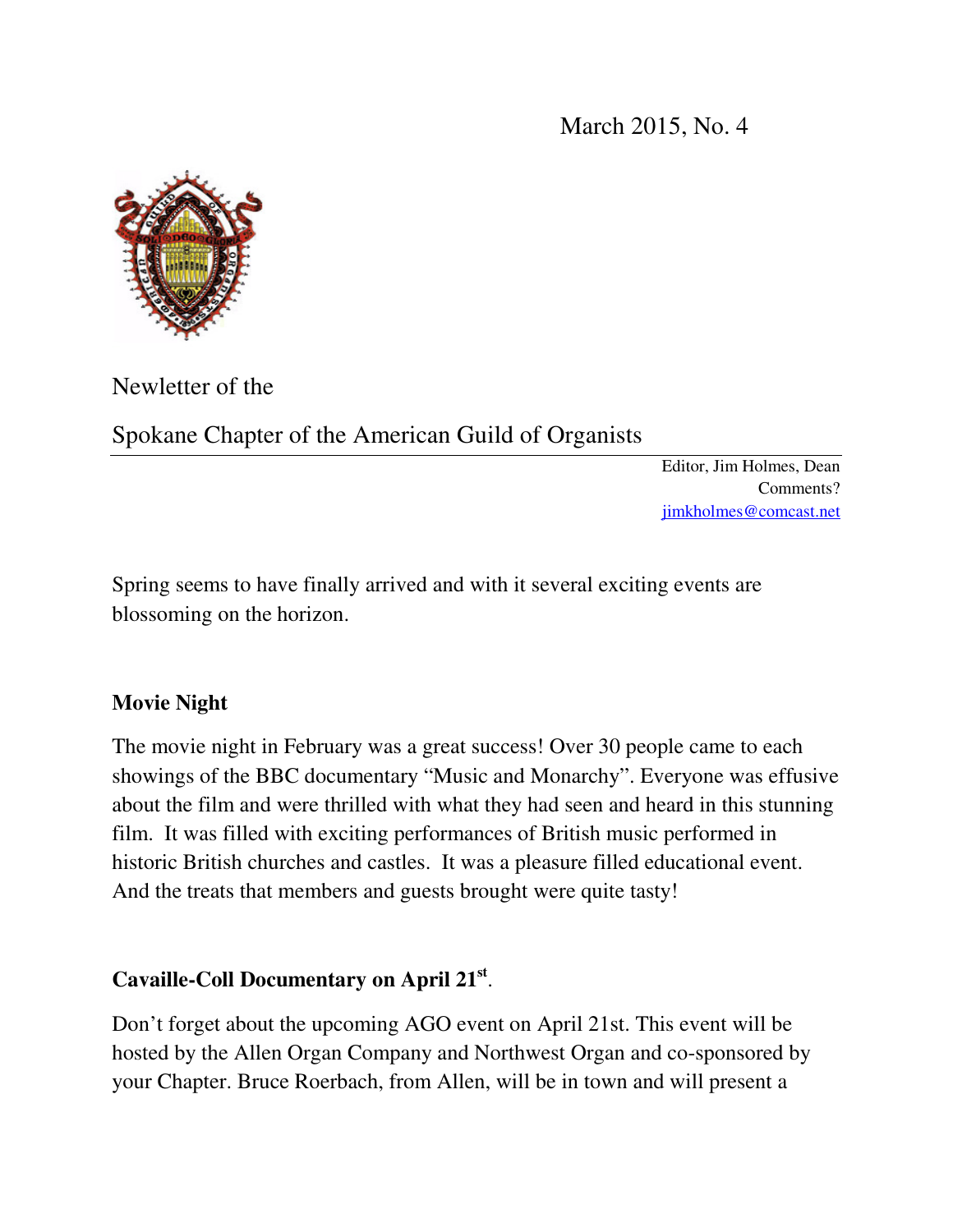documentary program on the French organ builder, Cavaille-Coll. The documentary DVD, *The Genius of Cavaillé-Coll*, *"celebrates the life and work of Aristide Cavaillé-Coll (1811 – 1899), the great French organ builder whose work inspired the magnificent compositions of the French Romantic Organ School – Franck, Widor, and Guilmant."* (Cited from liner notes) This event will be at St. Matthew's Lutheran Church, 6906 N. Country Homes Boulevard, at 7:00pm. It's my understanding that portions of the documentary will be played through St. Matthew's Allen using the Cavaille-Coll stop list. Sounds very exciting.

### **Organ Concerts Highlighting "The Year of the Organ"**

Starting this fall and continuing through the winter and fall of 2016, your chapter has planned to bring three exciting organists to Spokane as part of the Year of the Organ program. First on the schedule will be Andrew Unsworth, followed by Christopher Houlihan. We are still in early conversation to bring Todd Wilson in the fall of 2016. We should know something definitive about Todd Wilson in a few weeks.

# **Andrew Unsworth St. John's Cathedral**  Concert, October  $11<sup>th</sup>$ , 2015, 4:00pm Master Class, October  $10^{th}$ , 10:00am



Andrew Unsworth**,** a Tabernacle organist since 2007, was raised in Potsdam, New York, in a family of musicians. He received a bachelor of music degree in organ performance and pedagogy from Brigham Young University and went on to receive master's and doctoral degrees in performance practice from Duke University.

Andrew has served as music director at St. Paul's Lutheran Church in Durham, North Carolina, organist and assistant director of music at the Cathedral of the Madeleine in Salt Lake City, and assistant professor of music history and organ at Stephen F. Austin State University in Nacogdoches, Texas. He was a featured soloist at the Organ Historical Society and the American Guild of Organists in 2003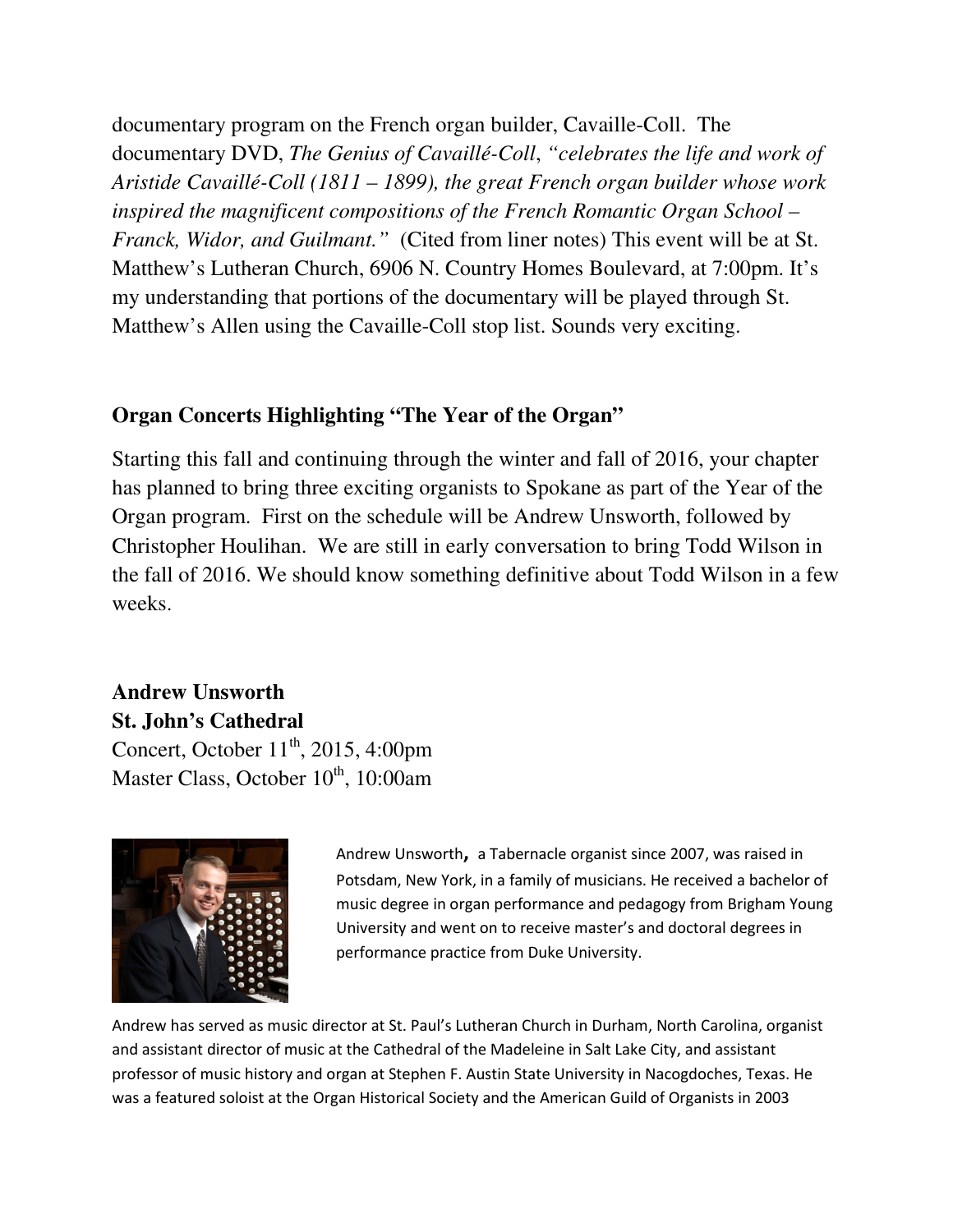### **Christopher Houlihan**

St. John's Cathedral February  $14<sup>th</sup>$ , 2016, 4:00pm



Christopher Houlihan, a young American musician, is widely acknowledged as one of the brightest stars in the new generation of organists, praised by the media as "gifted" (New York Times), "dazzling" (Wall Street Journal), and "eloquent" (Los Angeles Times). Still in his 20's, Houlihan's international performing career is well underway, having performed in celebrated venues in major cities across North America and Europe, as well as at numerous conventions of the American Guild of Organists and the Organ Historical Society.

Houlihan studied with Grammy Award-winning organist Paul Jacobs at The Juilliard School, where he earned a master's degree, and with John Rose at Trinity College (Hartford). During a year in France, he studied with Jean-Baptiste Robin at the Versailles Conservatory earning the "Prix de Perfectionnement," an award equivalent to a university artist diploma. While abroad he performed for the then President and First Lady of the United States, Mr. and Mrs. George W. Bush at the American Cathedral in Paris.

**Todd Wilson**  St. John's Cathedral September  $25<sup>th</sup>$ , 2:00 (tentative)



Todd Wilson is regarded across America and around the world as one of today's finest organists. Todd Wilson is head of the Organ Department at The Cleveland Institute of Music, and Director of Music and Worship at Trinity Episcopal Cathedral in Cleveland, Ohio. Mr. Wilson received his Bachelor and Master of Music degrees from the College-Conservatory of Music at the University of Cincinnati, where he studied organ with Wayne Fisher and piano with John Quincy Bass.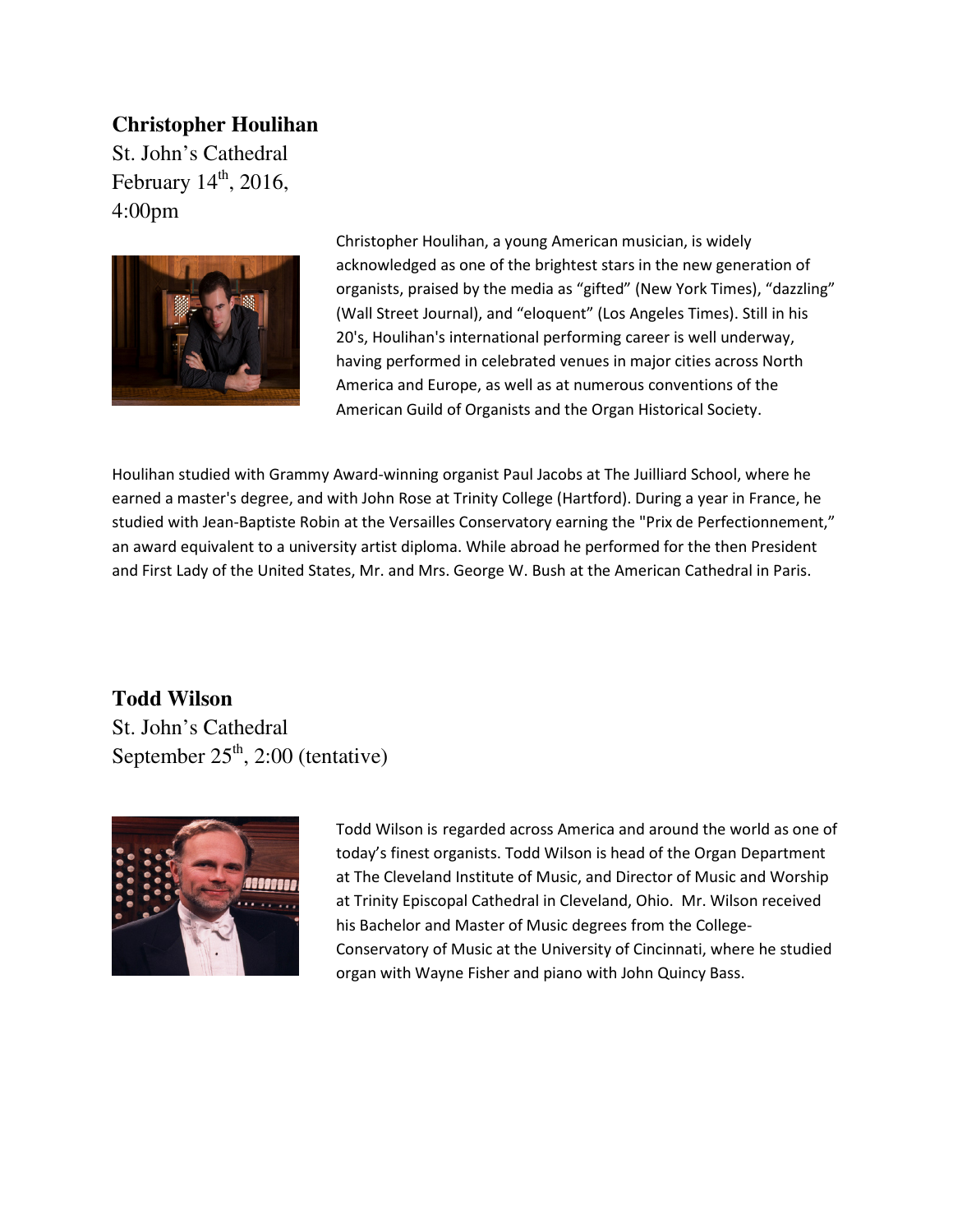### **Calendar of Upcoming Events**

| April 21, 2015    | Northwest organ; St. Mathew's Lutheran Church, 6905 N.                   |
|-------------------|--------------------------------------------------------------------------|
|                   | Country Homes Blvd, 7:00pm.                                              |
| May 12, 2015      | Music Fest, Organ Division; Cathedral of St. John the Evangelist, 9:00am |
| June 14, 2015     | Picnic at Floyd Czoski's, 4802 W. Shawnee Ave. 3:00pm                    |
| October 10, 2015  | Organ Master Class by Andrew Unsworth, 9:00am St. John's                 |
| October 11, 2015  | Andrew Unsworth Organ Concert, Cathedral of St. John's the Evangelist,   |
|                   | 4:00 <sub>pm</sub>                                                       |
| December, 2015    | Second Annual Christmas Carol [not yet scheduled]                        |
| February 14, 2016 | Christopher Houlian, Organ Concert, St. John's Cathedral, 2:00pm         |

# **Minutes of the February 14th, 2015 Board Meeting**

#### SPOKANE AGO MINUTES, 2/14/15

Present: Janet Ahrend, Robert Carr, Byrl Cinnamon, Jim Holmes, Chris Nelson, Carolyn Payne, Ty Petersen, Vince Roland, Jim Wallrabenstein

Chris reminded the board of the Spokane AGO Facebook page and that he posts photos of our activities. He would ask the members to "like" photographs if they so choose.

The chapter's web page has not been updated recently. It was noted that the person who has done this in the past has not renewed membership.

The board agreed to pay student memberships for Richard Grablin, student of John Bodinger, and Taylor Giese, student of Janet Ahrend. These are to be reviewed on a yearly basis.

The recent Movie Night was well received and had an attendance of about 30. Everyone is looking forward to the next one on February 20.

UNSWORTH CONCERT: Andrew has been scheduled for a 10/10/15 masterclass and the 10/11/15 concert at St. John's. Organ specs have been sent to him, but Jim is to make sure they are the current specs. Kent Brocklebank requested, since he is underwriting Unsworth's airfare, lodging, and meals, that we not charge for the event to encourage more LDS people (particularly families) to attend. The board decided to have offering plates at the door with a request for a \$10 donation. Attendees can give (or not) as they are so moved. Jim H. will talk to Tim Westerhaus about what percentage of the door receipts will go to St. John's.

Suggested masterclass participants: Robert Carr, Chris Nelson, Richard Grablin, possible student of Kraig Scott, possible student of John Bodinger, Taylor Giese, possible U of I student (contact Susan Billin), possible WSU student (contact Jill Schneider).